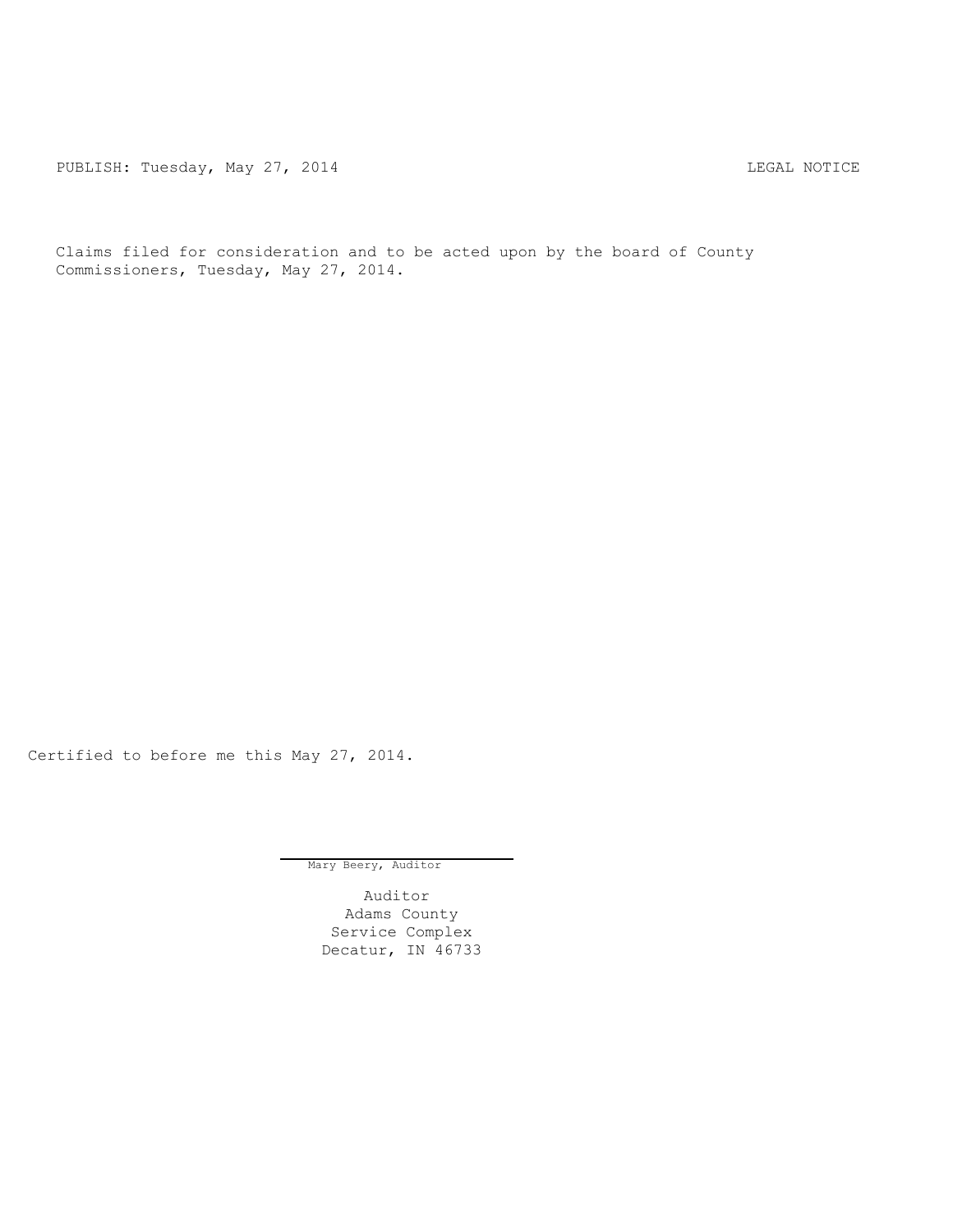

## **Claims Docket for Newspaper Adams County, Indiana**

## For Period: **5/6/2014** to **5/6/2014**

Date Claims to be Paid: **5/27/2014**

*313 W. Jefferson St. Decatur, IN 46733 (219) 724-2600*

| <b>Vendor</b>                       | Amount | <b>Vendor</b>                  | Amount |
|-------------------------------------|--------|--------------------------------|--------|
| Richard P. Stimpson                 | 100.00 | G. Medford Smith               | 130.00 |
| Gerald M. Walker                    | 100.00 | St. Mary's Township            | 40.00  |
| <b>Union Township</b>               | 40.00  | Judy Faurote                   | 100.00 |
| Tony Mellencamp                     | 225.00 | Rebecca Grimm                  | 25.00  |
| Daniel L. Mawhorr                   | 100.00 | Donna Marbach                  | 130.00 |
| Wanda Moser                         | 100.00 | Patricia K Bertsch             | 100.00 |
| Joyce Schnitz                       | 100.00 | Andrea Monique Colpaert        | 100.00 |
| Georgia D. Glass                    | 100.00 | Jennifer Beer                  | 130.00 |
| Jill Moser                          | 130.00 | Iona Amspaugh                  | 100.00 |
| Deborah Lehman                      | 130.00 | Floyd Liechty                  | 100.00 |
| Dian Givens                         | 100.00 | Irene Kiess                    | 100.00 |
| Arthur J. Booth                     | 100.00 | Betty A. Grimm                 | 100.00 |
| Decatur Baptist Church              | 40.00  | Joan Liechty                   | 100.00 |
| Maribeth Smitley                    | 130.00 | Charles Abel                   | 100.00 |
| Don Gerber                          | 100.00 | Warren Kneuss                  | 75.00  |
| Berne Nazarene Church               | 40.00  | Nelson Clark                   | 130.00 |
| Philip E Arnold                     | 100.00 | James W. McSwain               | 100.00 |
| <b>Betty Birch</b>                  | 100.00 | Lynne Spangler                 | 130.00 |
| Rebecca Joy Buckingham              | 100.00 | <b>Bridge Community Church</b> | 40.00  |
| <b>Brooke Hindenlang</b>            | 100.00 | Mt. Hope Nazarene              | 40.00  |
| <b>Evangelical Mennonite Church</b> | 40.00  | Monroe United Methodist        | 40.00  |
| Eugene F Kiess                      | 100.00 | Susan K. Robinson              | 25.00  |
| Janice Medaugh                      | 100.00 | Nicole Heckert                 | 25.00  |
| Sharon Fisher                       | 100.00 | Lillie Bleeke                  | 100.00 |
| Jodi Cook                           | 100.00 | Anita Miller                   | 100.00 |
| Carolyn Schindler                   | 100.00 | Helen Stucky                   | 100.00 |
| Leesa Heckman                       | 100.00 | Cathy Berkshire                | 130.00 |
| Carol A. Tonak                      | 100.00 | Candy S. Landis                | 100.00 |
| Rebecca J. Durbin                   | 100.00 | William Givens                 | 100.00 |
| Alice Hirschy                       | 100.00 | <b>Bruce Reidenbach</b>        | 100.00 |
| Patricia A Daniels                  | 100.00 | Preble Fireman Park Rental     | 40.00  |
| K of C Hall                         | 40.00  | Nancy Lehman                   | 100.00 |
| Robert V. Adams                     | 130.00 | Ann Wilson                     | 100.00 |
| Marilyn Johnson                     | 100.00 | Richard D Johnson              | 100.00 |
| Gyneth J Sutton                     | 100.00 | Norbert Bleeke                 | 100.00 |
| Alexander Bertsch                   | 130.00 | Regina Miller                  | 100.00 |
| Monica Miller                       | 130.00 | Swiss Village                  | 40.00  |
| <b>Bonnie Sprunger</b>              | 130.00 | Judith Black                   | 100.00 |
| Ruth Bracey                         | 100.00 | <b>Susan Fuelling</b>          | 100.00 |
| Louise Velasco                      | 100.00 | Carrie Rich                    | 100.00 |
| Larry Sprunger                      | 130.00 | Norman L Glass                 | 100.00 |
| Jeanne Reidenbach                   | 100.00 | Cornerstone Community Church   | 40.00  |
| Lynn Rich                           | 130.00 | Glenda Inniger                 | 100.00 |
| Nancy Walker                        | 100.00 | Linda L. Pollock               | 100.00 |
| Todd Cudworth                       | 150.00 | Richard A McKean               | 100.00 |
| Janet L McKean                      | 100.00 | Andrew M Lehman                | 100.00 |
| Shelly E Roe                        | 100.00 | J. Wylie Sirk, II              | 100.00 |
| Carla Jo Meyer                      | 100.00 | Dianne K. Rose                 | 100.00 |
|                                     |        |                                |        |